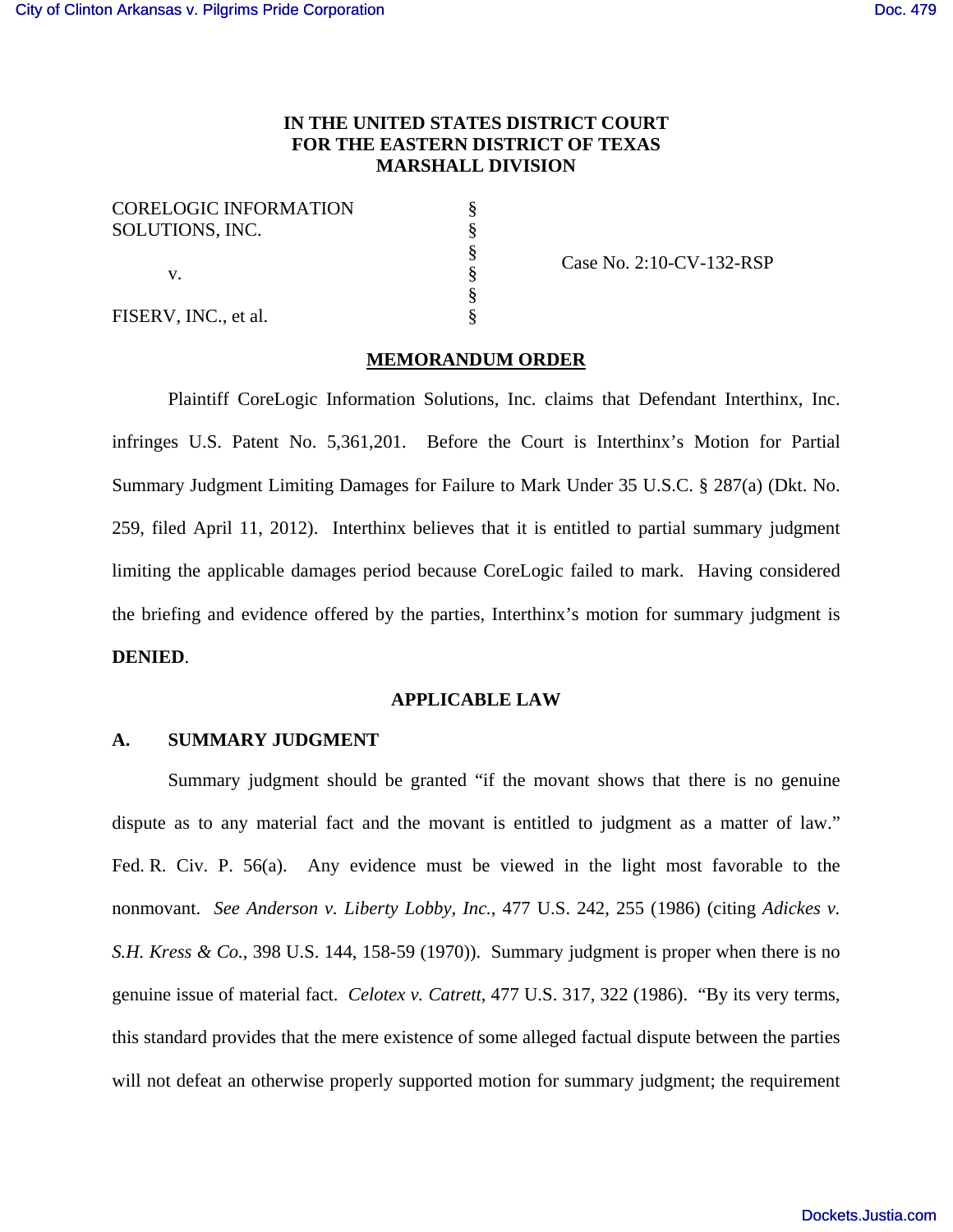is that there be no genuine issue of material fact." *Anderson*, 477 U.S. at 247-48. The substantive law identifies the material facts, and disputes over facts that are irrelevant or unnecessary will not defeat a motion for summary judgment. *Id.* at 248. A dispute about a material fact is "genuine" when the evidence is "such that a reasonable jury could return a verdict for the nonmoving party." *Id.*

The moving party must identify the basis for granting summary judgment and identify the evidence demonstrating the absence of a genuine issue of material fact. *Celotex*, 477 U.S. at 323. If the moving party does not have the ultimate burden of persuasion at trial, the party "must either produce evidence negating an essential element of the nonmoving party's claim or defense or show that the nonmoving party does not have enough evidence of an essential element to carry its ultimate burden of persuasion at trial." *Nissan Fire & Marine Ins. Co., Ltd. v. Fritz Cos., Inc.*, 210 F.3d 1099, 1102 (9th Cir. 2000).

#### **B. MARKING STATUTE**

A patentee may not recover damages for infringement that occurred before the patentee gave constructive or actual notice of its patent rights. *See* 35 U.S.C. § 287(a); *Sentry Prod., Inc. v. Eagle Mfg. Co.*, 400 F.3d 910, 918 (Fed. Cir. 2005). Constructive notice is given once the patentee consistently marks substantially all of its patented products. Sentry, 400 F.3d at 918 (internal quotations and citations omitted). The marking statute specifies several ways in which a patented product may be marked. *See* 35 U.S.C. § 287(a). For example, a product may be marked by affixing the word "patent," or the abbreviation "pat.," along with the number of the patent. *Id.* Constructive notice is required to be given if the patentee makes, offers for sale, sells or imports patented product in the United States. *Id.* If the patentee fails to give the required constructive notice, then the patentee may only recover damages after actual notice is given. The marking requirement also extends to any licensees, and the patentee must ensure that all of its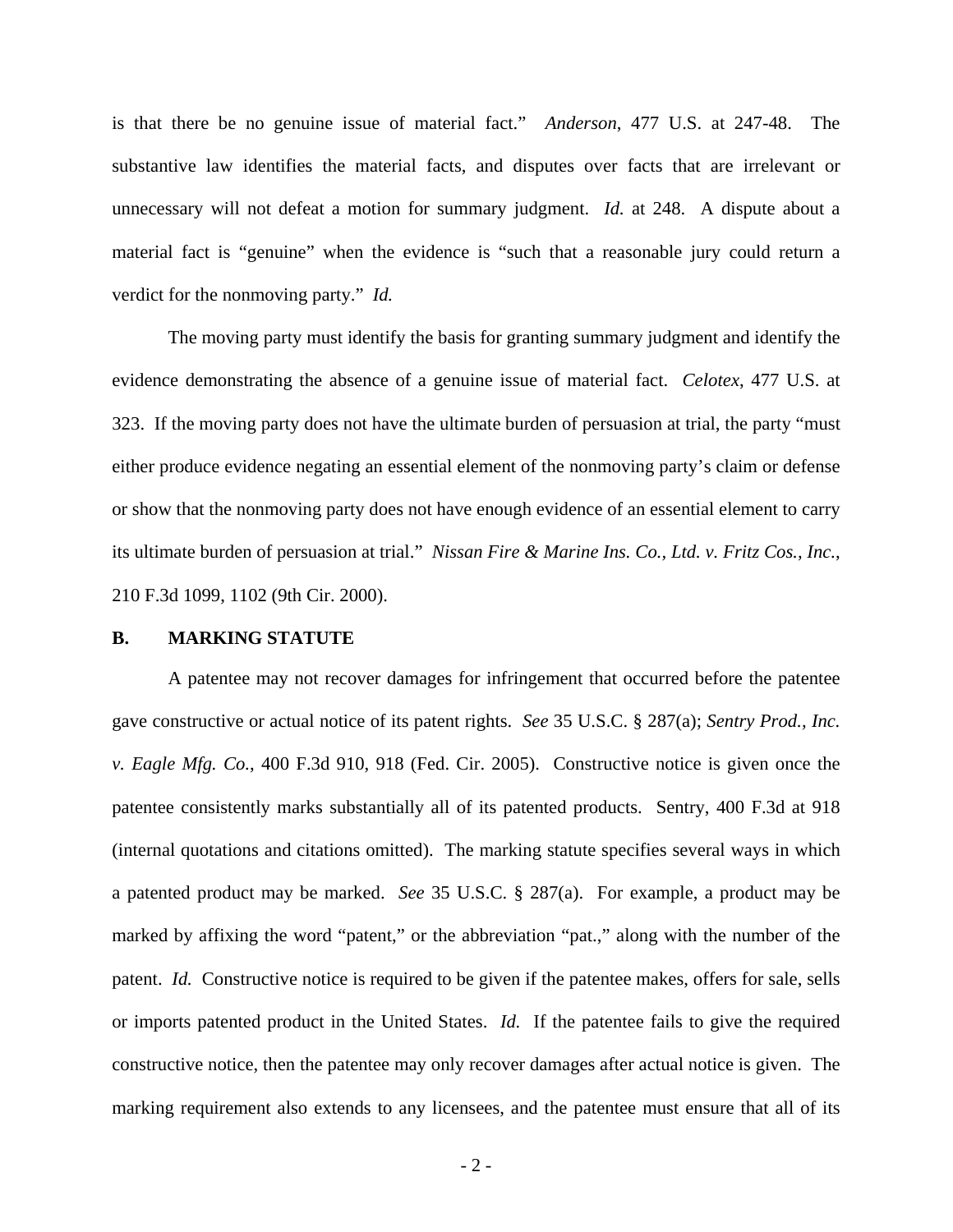licensees properly mark their patented products. *Maxwell v. J. Baker, Inc.*, 86 F.3d 1098, 1111 (Fed. Cir. 1996). If a patentee's alleged failure to mark "is caused by someone other than the patentee, the court may consider whether the patentee made reasonable efforts to ensure compliance with the marking requirements." *Id*. at 1111-12.

"Actual notice requires the affirmative communication of a specific charge of infringement by a specific accused product or device." *Amsted Indus. Inc. v. Buckeye Steel Castings Co.*, 24 F.3d 178, 187 (Fed. Cir. 1994). The notice "must be sufficiently specific to support an objective understanding that the recipient may be an infringer." *Funai Elec. Co., Ltd. v. Daewoo Elecs. Corp.*, 616 F.3d 1357, 1373 (Fed. Cir. 2010). The filing of an infringement action provides such notice. 35 U.S.C. § 287(a). The patentee must prove its compliance with the marking statute by a preponderance of the evidence. *Nike, Inc. v. Wal-Mart Stores, Inc.*, 138 F.3d 1437, 1446 (Fed. Cir. 1998). Compliance with the marking statute is a question of fact. *See Gart v. Logitech, Inc.*, 254 F.3d 1334, 1339 (Fed. Cir. 2001).

#### **DISCUSSION**

Interthinx argues that CoreLogic has asserted both system and method claims of the '201 patent, and therefore had a duty to mark. Dkt. No. 259 at 9. Interthinx contends that CoreLogic could have satisfied its duty by marking "its AVM reports, user interfaces, or web pages associated with its allegedly patented AVMs." *Id.* at 11. Because CoreLogic failed to mark any article with the '201 patent, Interthinx argues that the damages period must be limited to when it first received actual notice of infringement.

CoreLogic responds by arguing that it had no duty to mark because 1) the patented article was kept secret and was never made public, and 2) CoreLogic is only asserting method claims. Dkt. No 274 at 1-2. With respect it its first argument, CoreLogic contends that the only patented article made by CoreLogic is its proprietary, secret AVM computer system and software, which